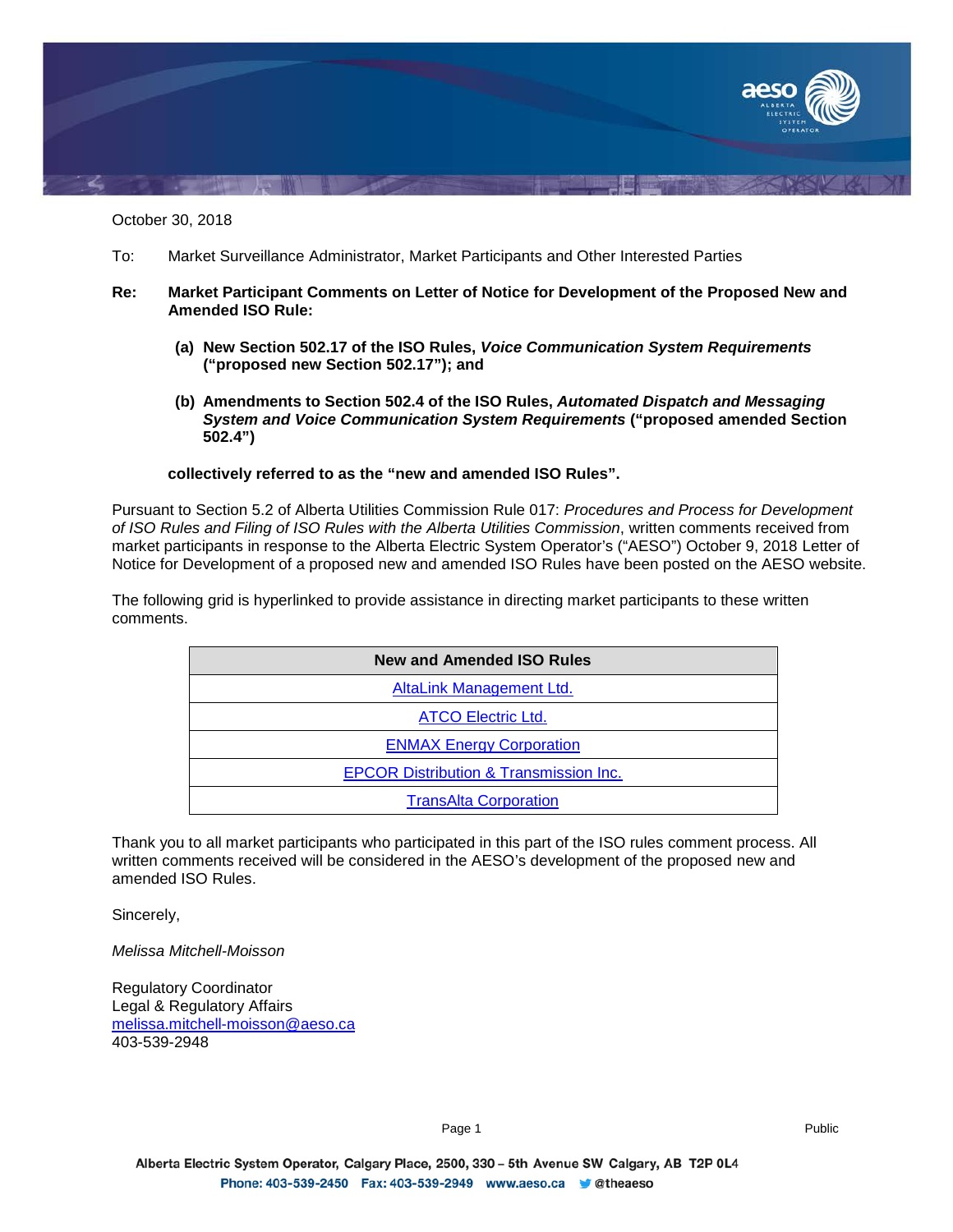大職人



<span id="page-1-0"></span>

| 403-387-8275<br><b>Comments From:</b><br>AltaLink<br><b>Phone:</b>      |  |
|-------------------------------------------------------------------------|--|
|                                                                         |  |
| Jenette.Yearsley@AltaLink.ca<br>Date [yyyy/mm/dd]: 2018/10/24<br>Email: |  |
|                                                                         |  |

**NEW REAL PROPERTY** 

|    | <b>Development of a Proposed ISO Rule</b>                                                                                                                                    | <b>Stakeholder Comments and/or Alternate Proposal</b>                                                                                                                                                                 |
|----|------------------------------------------------------------------------------------------------------------------------------------------------------------------------------|-----------------------------------------------------------------------------------------------------------------------------------------------------------------------------------------------------------------------|
|    | Do you agree or disagree that the issue identified requires<br>the development of the proposed new and amended ISO<br>rules? Please comment.                                 | AltaLink agrees that the issue identified requires the development of the proposed new<br>and amended ISO rules.                                                                                                      |
| 2. | Do you agree or disagree with the potential objective or<br>purpose of the proposed new and amended SO rules?<br>Please comment.                                             | Agree.                                                                                                                                                                                                                |
| 3. | Do you agree or disagree with the proposed form of<br>consultation and timelines? Please comment.                                                                            | Agree.                                                                                                                                                                                                                |
| 4. | Do you intend to participate in any related consultation? OR<br>Do you agree that no additional consultation group is<br>required for this rule development? Please comment. | AltaLink has participated in some consultation leading up to this point and has<br>provided input. AltaLink intends to participate in any related consultation and looks<br>forward to seeing the proposed ISO rules. |
| 5. | Do you have any additional comments?                                                                                                                                         | No additional comments.                                                                                                                                                                                               |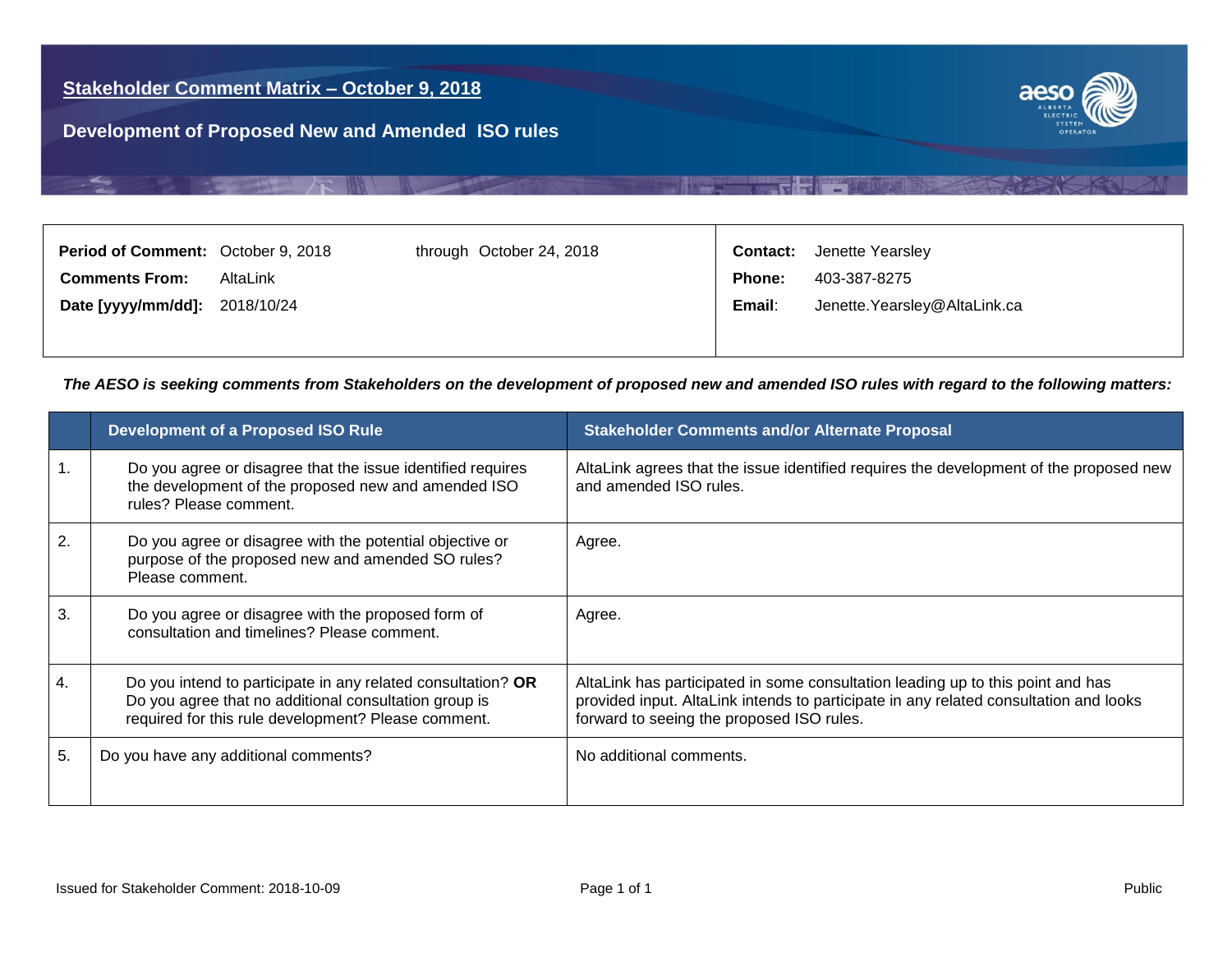大職人



<span id="page-2-0"></span>

|                                                        | Period of Comment: October 9, 2018 through<br>October 24, 2018 | <b>Contact:</b><br><b>Phone:</b> | Dan Bamber<br>780 918-0986 |
|--------------------------------------------------------|----------------------------------------------------------------|----------------------------------|----------------------------|
| <b>Comments From:</b><br>Date [yyyy/mm/dd]: 2018/10/17 | ATCO Electric Ltd.                                             | Email:                           | Dan.bamber@atco.com        |
|                                                        |                                                                |                                  |                            |

**REFERENCE** 

|    | <b>Development of a Proposed ISO Rule</b>                                                                                                                                    | <b>Stakeholder Comments and/or Alternate Proposal</b>                                                                                                                                                                       |
|----|------------------------------------------------------------------------------------------------------------------------------------------------------------------------------|-----------------------------------------------------------------------------------------------------------------------------------------------------------------------------------------------------------------------------|
|    | Do you agree or disagree that the issue identified requires<br>the development of the proposed new and amended ISO<br>rules? Please comment.                                 | AE agrees that there is enough overlap between COM-001, COM-002 and ISO Rule<br>502.4 to justify the ISO's development of the proposed the new and amended ISO<br>rules.                                                    |
| 2. | Do you agree or disagree with the potential objective or<br>purpose of the proposed new and amended SO rules?<br>Please comment.                                             | ATCO agrees with the objective of the proposed new and amended SO rules.                                                                                                                                                    |
| 3. | Do you agree or disagree with the proposed form of<br>consultation and timelines? Please comment.                                                                            | ATCO agrees with the proposed form of consultation and timelines.                                                                                                                                                           |
| 4. | Do you intend to participate in any related consultation? OR<br>Do you agree that no additional consultation group is<br>required for this rule development? Please comment. | ATCO intends to participate in any related consultations. Depends on the type and<br>numbers of market participants that will be impacted, others may be included in the<br>consultation process for the new proposed rule. |
| 5. | Do you have any additional comments?                                                                                                                                         |                                                                                                                                                                                                                             |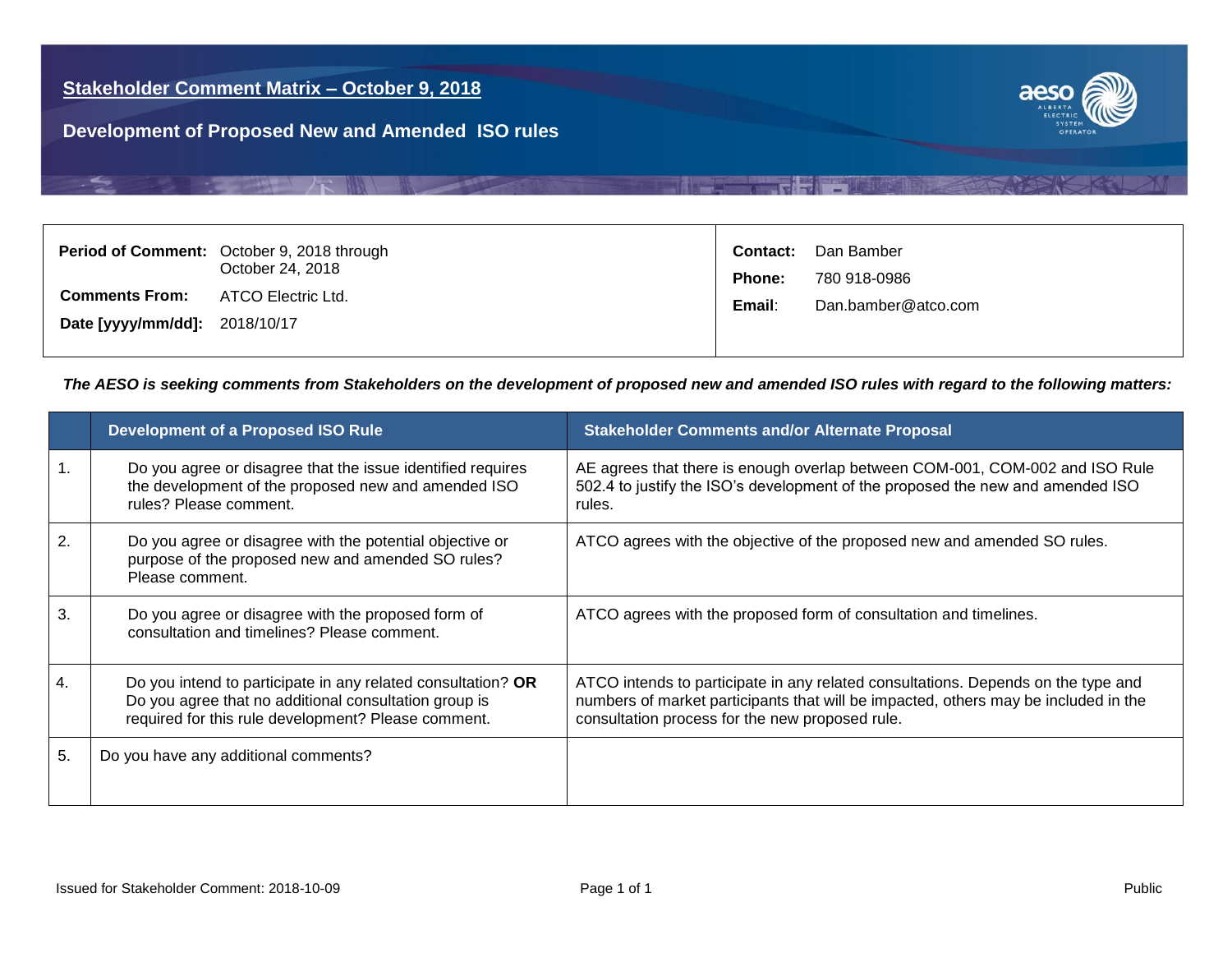**TALLER MALL** 



<span id="page-3-0"></span>

| <b>Period of Comment:</b> October 9, 2018 |                                 | through October 24, 2018 |               | <b>Contact:</b> Mary-Beth Hansen |
|-------------------------------------------|---------------------------------|--------------------------|---------------|----------------------------------|
| <b>Comments From:</b>                     | <b>ENMAX Energy Corporation</b> |                          | <b>Phone:</b> | 4036890321                       |
| Date:                                     | 2018/10/24                      |                          | Email:        | mhansen@enmax.com                |
|                                           |                                 |                          |               |                                  |

**BEEF REPORTED** 

|    | <b>Development of a Proposed ISO Rule</b>                                                                                                                                    | <b>Stakeholder Comments and/or Alternate Proposal</b>                                                        |
|----|------------------------------------------------------------------------------------------------------------------------------------------------------------------------------|--------------------------------------------------------------------------------------------------------------|
| 1. | Do you agree or disagree that the issue identified requires<br>the development of the proposed new and amended ISO<br>rules? Please comment.                                 | Agree                                                                                                        |
| 2. | Do you agree or disagree with the potential objective or<br>purpose of the proposed new and amended SO rules?<br>Please comment.                                             | Agree.                                                                                                       |
| 3. | Do you agree or disagree with the proposed form of<br>consultation and timelines? Please comment.                                                                            | Agree                                                                                                        |
| 4. | Do you intend to participate in any related consultation? OR<br>Do you agree that no additional consultation group is<br>required for this rule development? Please comment. | EEC intends to participate and agrees that additional consultation is required for this<br>rule development. |
| 5. | Do you have any additional comments?                                                                                                                                         |                                                                                                              |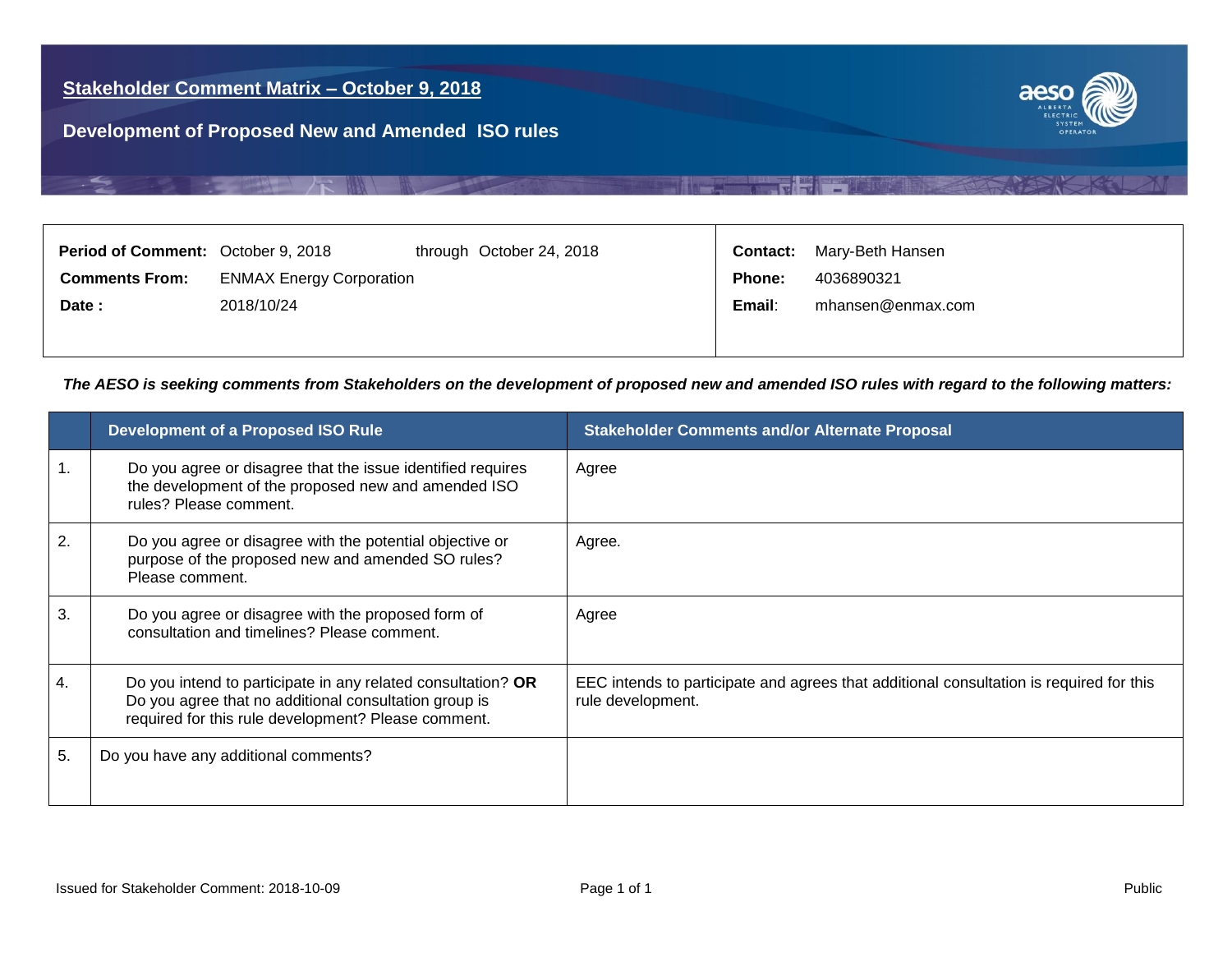一 晚



<span id="page-4-0"></span>

| <b>Period of Comment: October 9, 2018</b> |                                               | through October 24, 2018 | Contact:      | Travis Robinson     |
|-------------------------------------------|-----------------------------------------------|--------------------------|---------------|---------------------|
| <b>Comments From:</b>                     | EPCOR Distribution & Transmission Inc. (EDTI) |                          | <b>Phone:</b> | 780-412-3079        |
| Date [yyyy/mm/dd]: 2018/10/17             |                                               |                          | Email:        | TRobinson@epcor.com |
|                                           |                                               |                          |               |                     |

**NEW REACTION** 

|    | <b>Development of a Proposed ISO Rule</b>                                                                                                                                    | <b>Stakeholder Comments and/or Alternate Proposal</b>                                                                               |
|----|------------------------------------------------------------------------------------------------------------------------------------------------------------------------------|-------------------------------------------------------------------------------------------------------------------------------------|
|    | Do you agree or disagree that the issue identified requires<br>the development of the proposed new and amended ISO<br>rules? Please comment.                                 | Agree                                                                                                                               |
| 2. | Do you agree or disagree with the potential objective or<br>purpose of the proposed new and amended SO rules?<br>Please comment.                                             | Agree                                                                                                                               |
| 3. | Do you agree or disagree with the proposed form of<br>consultation and timelines? Please comment.                                                                            | It is difficult to comment on the form of consultation and proposed timelines without<br>reviewing the proposed rules and standard. |
|    | Do you intend to participate in any related consultation? OR<br>Do you agree that no additional consultation group is<br>required for this rule development? Please comment. | EDTI intends to participate in the consultation for these rules/standards.                                                          |
| 5. | Do you have any additional comments?                                                                                                                                         |                                                                                                                                     |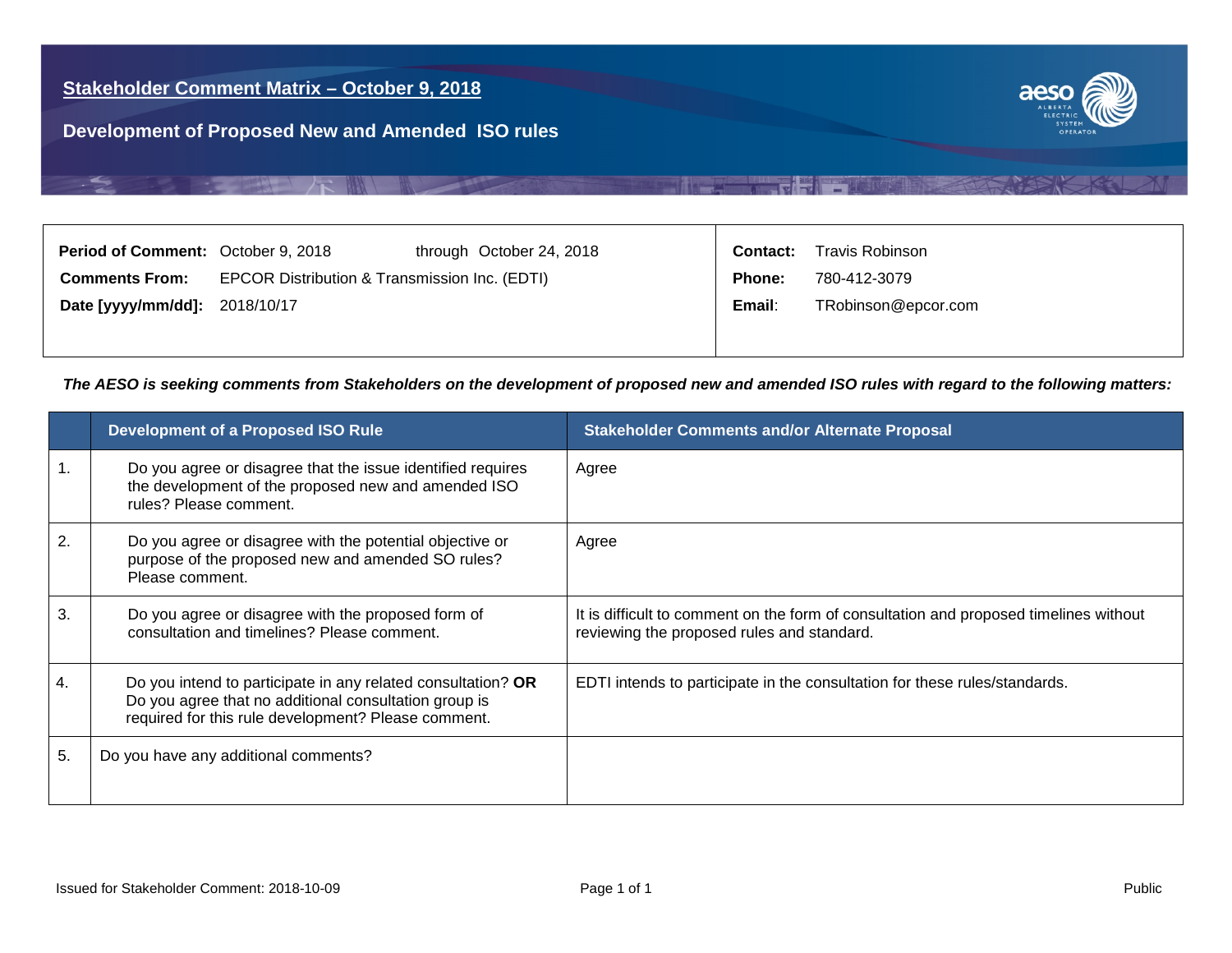一个嘴



<span id="page-5-0"></span>

| Period of Comment: October 9, 2018  |           | through October 24, 2018 | <b>Contact:</b> | David Michaud               |
|-------------------------------------|-----------|--------------------------|-----------------|-----------------------------|
| <b>Comments From:</b>               | TransAlta |                          | <b>Phone:</b>   | (403) 267-4913              |
| Date [yyyy/mm/dd]: October 24, 2018 |           |                          | Email:          | David_Michaud@transalta.com |
|                                     |           |                          |                 |                             |

**NEW REPORT AND** 

| Re: |  |  |  | Proposed new ISO Rules Section 502.17 and amendment of existing Section 502.4. |
|-----|--|--|--|--------------------------------------------------------------------------------|
|-----|--|--|--|--------------------------------------------------------------------------------|

|    | <b>Development of a Proposed ISO Rule</b>                                                                                                    | <b>Stakeholder Comments and/or Alternate Proposal</b>                                                                                                                                                                                                                                                                                                                                                                                                                                             |
|----|----------------------------------------------------------------------------------------------------------------------------------------------|---------------------------------------------------------------------------------------------------------------------------------------------------------------------------------------------------------------------------------------------------------------------------------------------------------------------------------------------------------------------------------------------------------------------------------------------------------------------------------------------------|
|    | Do you agree or disagree that the issue identified requires<br>the development of the proposed new and amended ISO<br>rules? Please comment. | Given the AESO has identified content overlap in certain authoritative documents and<br>a need to improve the clarity of requirements, TransAlta agrees the amendment and<br>new rule are required.                                                                                                                                                                                                                                                                                               |
| 2. | Do you agree or disagree with the potential objective or<br>purpose of the proposed new and amended SO rules?<br>Please comment.             | TransAlta agrees with the objectives/purpose described in the AESO October 9, 2018<br>Letter of Notice.                                                                                                                                                                                                                                                                                                                                                                                           |
| 3. | Do you agree or disagree with the proposed form of<br>consultation and timelines? Please comment.                                            | TransAlta appreciates the AESO having provided an opportunity for TransAlta to<br>participate in consultation as a member of the Telecommunication Workgroup which is<br>part of the Alberta Reliability Committee Discussion Group (ARCDG).                                                                                                                                                                                                                                                      |
|    |                                                                                                                                              | TransAlta requests the AESO include language within new Section 502.17 which<br>would provide the AESO with the authority to grant waivers or variances requested by<br>market participants. Should the AESO not be amendable to inclusion of such<br>language, then we request the AESO form a consultation group and work with market<br>participants to ensure the concern is understood and considered by the AESO and in<br>order for market participants to understand the AESO's rational. |
|    |                                                                                                                                              | As context, TransAlta has reviewed a draft of new ISO Rules Section 502.17 which<br>was provided by the AESO to attendees at an April ARCDG meeting. Section 2 of that                                                                                                                                                                                                                                                                                                                            |